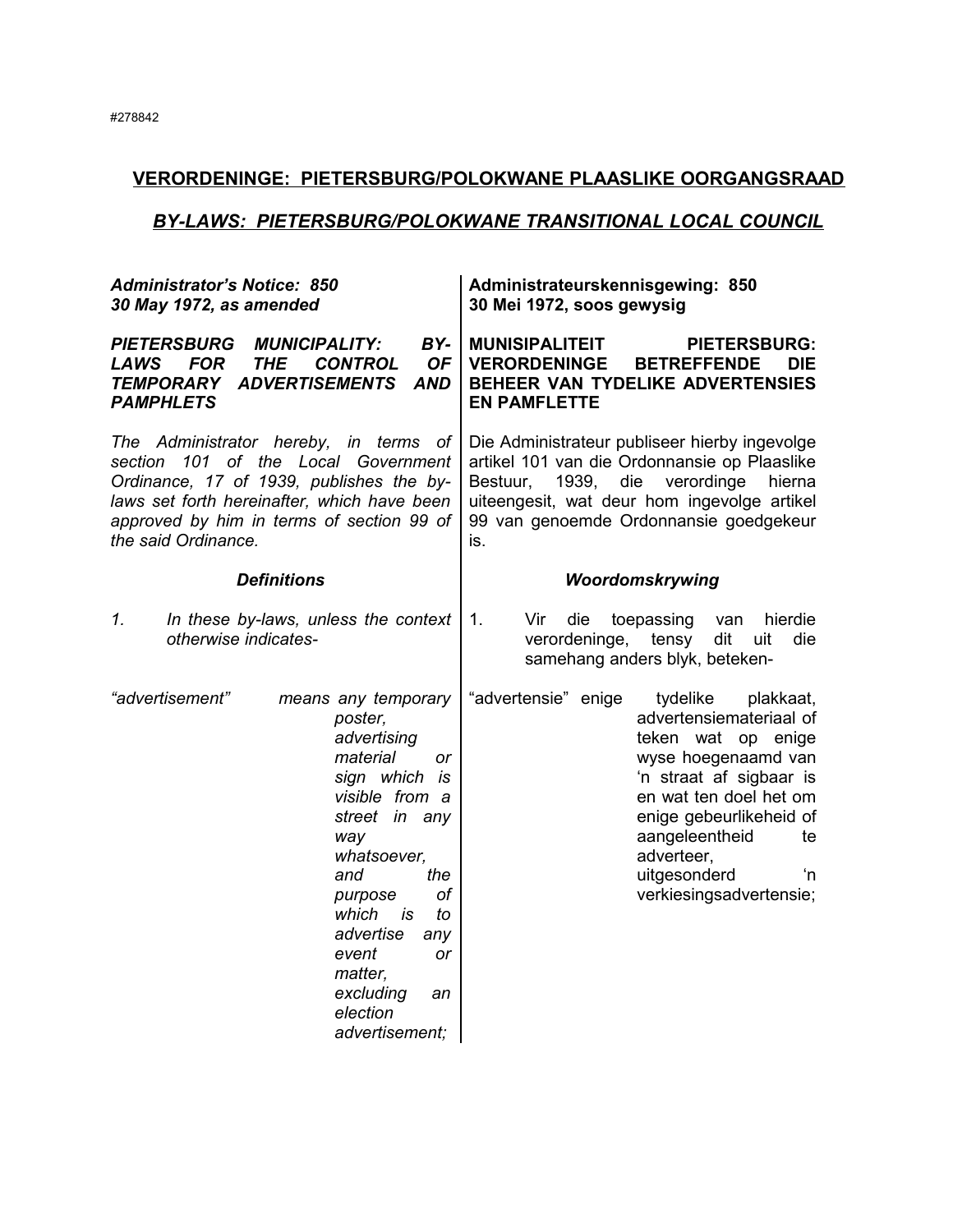| "banner"  | means | writing,<br>any poster,<br>sign<br><b>or</b><br>advertising<br>material,<br>the<br>purpose<br>or<br>object of which<br>is to advertise<br>announce<br>or<br>anything;                                                                                                                                                                                                                                                            | "banier"  | enige plakkaat, geskrif, teken<br>of advertensiemateriaal<br>wat ten doel het om<br>enigiets te adverteer of<br>bekend te stel;                                                      |
|-----------|-------|----------------------------------------------------------------------------------------------------------------------------------------------------------------------------------------------------------------------------------------------------------------------------------------------------------------------------------------------------------------------------------------------------------------------------------|-----------|--------------------------------------------------------------------------------------------------------------------------------------------------------------------------------------|
| "Council" |       | means the Town Council of<br>Pietersburg<br>includes<br>and<br>the<br>management<br>committee<br>οf<br>that council or<br>officer<br>any<br>employed<br>by<br>the<br>Council,<br>acting by virtue<br>of any power<br>vested in the<br>Council<br>in<br>connection<br>with these by-<br>laws<br>and<br>to<br>delegated<br>him in terms of<br>58 of<br>section<br>the<br>local<br>Government<br>(Administration<br>and Elections); | "pamflet" | enige pamflet, biljet, handbiljet,<br>brosjure,<br>strooibiljet,<br>rondskrywe,<br>boek<br>of<br>geskrif wat ten doel het<br>enigiets<br>om<br>te<br>adverteer of bekend te<br>stel; |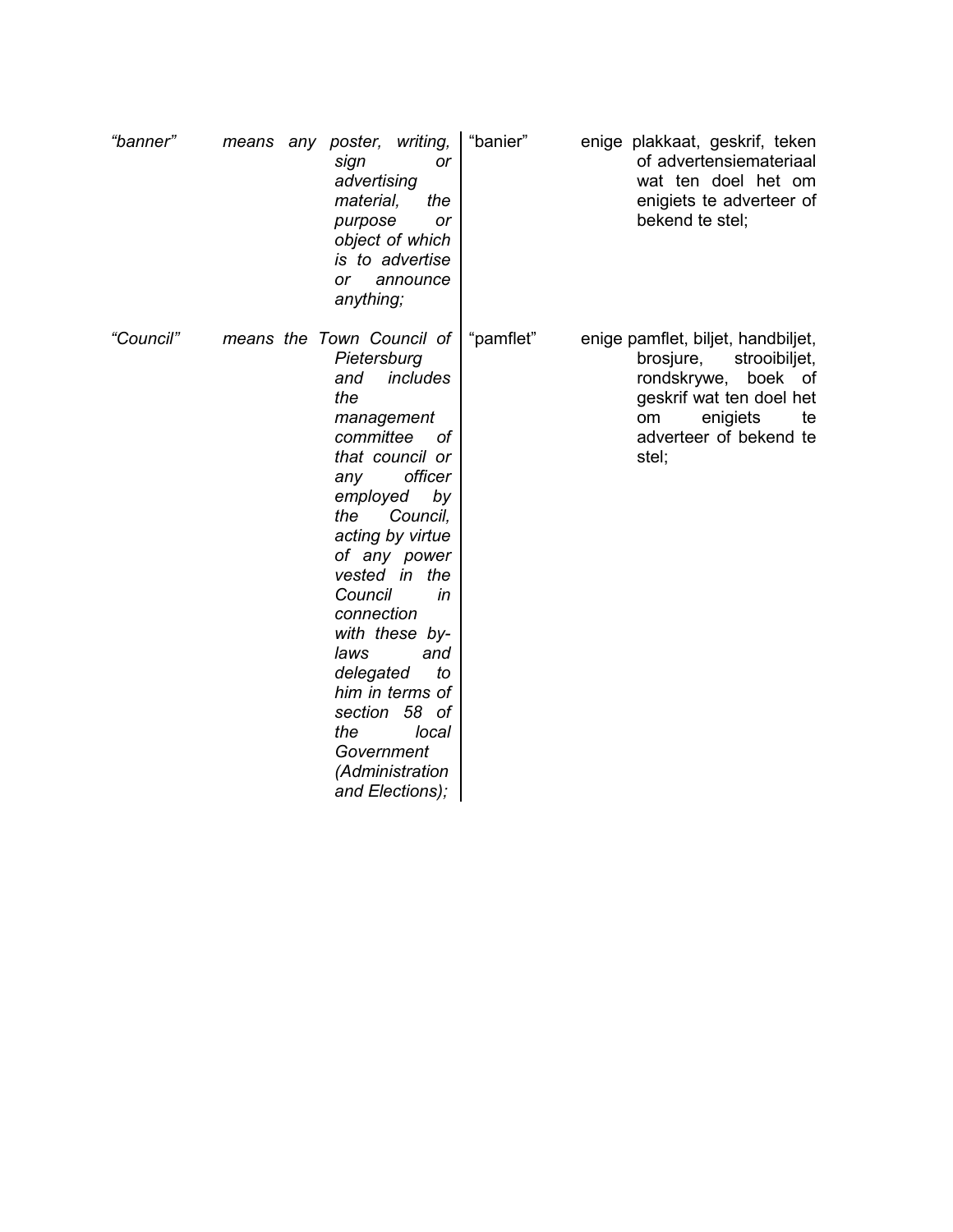| "election advertisement"                     | means<br>any<br>advertisement<br>advertising<br>or<br>apparatus<br>which is visible<br>from a street in<br>any<br>way<br>whatsoever<br>and which<br>is<br>displayed<br>in<br>connection<br>with<br>а<br>Parliamentary,<br>Provincial<br>Council<br><b>or</b><br>Municipal<br>election or by-<br>election<br>or<br>referendum; | "Raad" Die Stadsraad van Pietersburg<br>en<br>die<br>omvat<br>bestuurskomitee<br>van<br>daardie Raad of enige<br>beampte deur die Raad<br>diens<br>in.<br>geneem,<br>handelende uit hoofed<br>van enige bevoegdheid<br>wat in verband met<br>hierdie<br>verordeninge<br>aan die Raad verleen<br>wat<br>ingevolge<br>en<br>IS<br>58<br>artikel<br>van<br>die<br>Ordonnansie<br>op<br>Plaaslike<br><b>Bestuur</b><br>(Administrasie<br>en<br>1960<br>Verkiesings),<br>(Ordonnansie<br>40 van<br>1960)<br>aan<br>hom<br>gedelegeer is; |
|----------------------------------------------|-------------------------------------------------------------------------------------------------------------------------------------------------------------------------------------------------------------------------------------------------------------------------------------------------------------------------------|-------------------------------------------------------------------------------------------------------------------------------------------------------------------------------------------------------------------------------------------------------------------------------------------------------------------------------------------------------------------------------------------------------------------------------------------------------------------------------------------------------------------------------------|
| "pamphlet"<br>means<br>any                   | pamphlet,<br>bill,<br>handbill,<br>brochure,<br>dodger,<br>circular,<br>book<br>or publication,<br>the object<br>оf<br>which<br>is<br>to<br>advertise<br><b>or</b><br>introduce<br>anything;                                                                                                                                  | "straat" enige<br>openbare<br>straat,<br>laan,<br>sypaadjie, publieke oop<br>ruimte of park binne die<br>Munisipalietie<br>Pietersburg;                                                                                                                                                                                                                                                                                                                                                                                             |
| "street"<br>Means any public street, avenue, | sidewalk,<br>public<br>open<br>space or park<br>within<br>the<br>Pietersburg<br>Municipality.                                                                                                                                                                                                                                 | "verkiesingsadvertensie"<br>advertesnie<br>οf<br>Enige<br>advertensietoestel wat<br>enige<br>wyse<br>op<br>hoegenaamd<br>'n<br>van<br>straat af sigbaar is of<br>vertoon word en wat in<br>verband<br>met<br>'n<br>Parlementêre,<br>Provinsiale Raads- of<br>Munisipale<br>verkiesing<br>of tussenverkiesing of<br>referendum<br>gebruik<br>word.                                                                                                                                                                                   |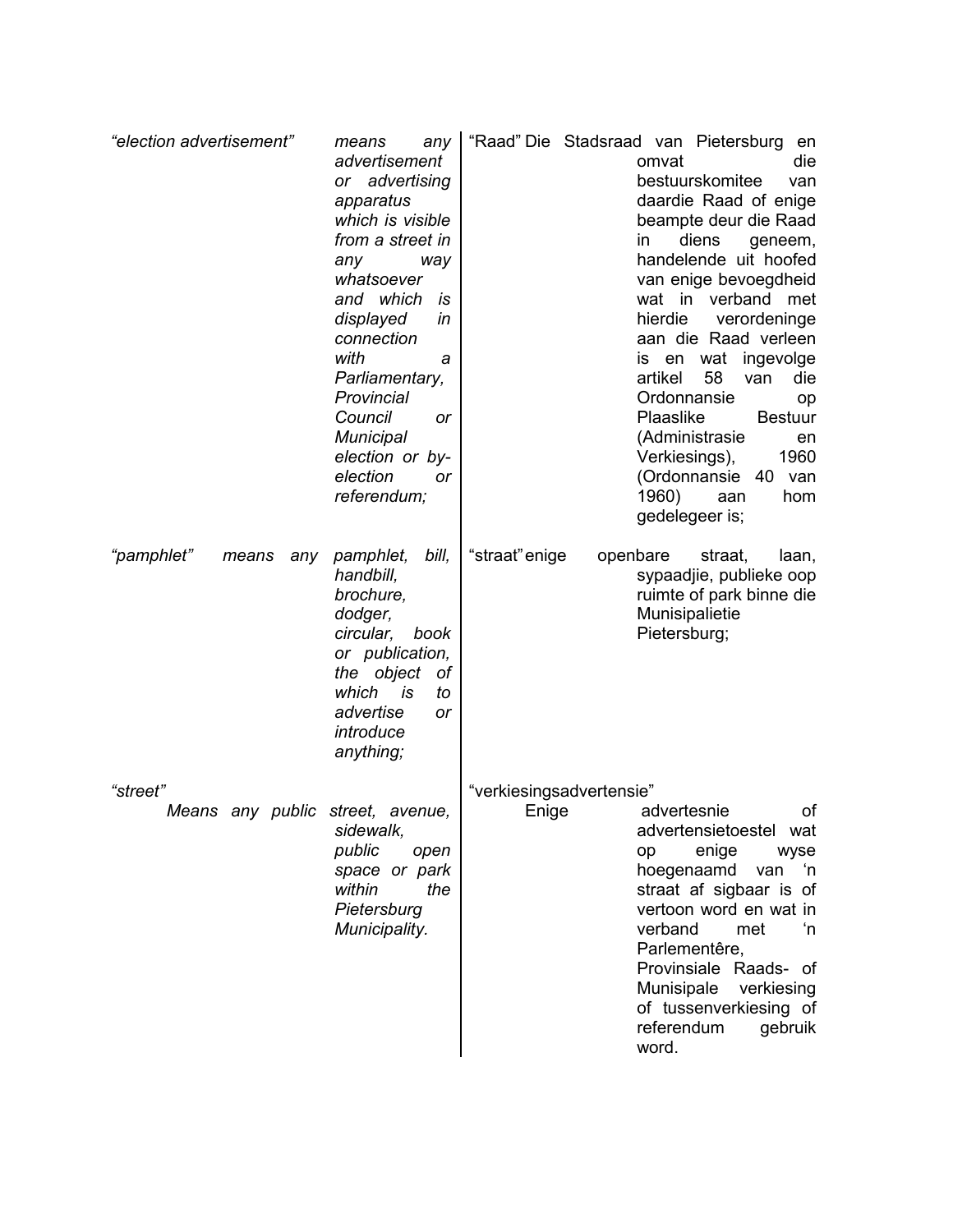- *2(1) No person shall affix, attach, fasten, place, display or distribute or cause to be displayed or distributed or allow or suffer to be displayed or distributed any pamphlet, banner or any advertising matter in or in view of any street without the explicit authority of the Council unless he has paid the applicable charges as determined by the Council from time to time.*
- *2(2) No pamphlet shall without the Council's consent in any way be scattered from the air or in any street provided that such prohibition shall not be applicable in respect of the distribution of pamphlets to be placed in a mail box or distributed within private property.*
- *2(3) No persons shall deposit or leave any circular, dodger, handbill or other advertisement, including any election advertisements, on or inside any vehicle in any public street or place without having obtained permission to do so from the person in charge of such vehicle.*

# *Exempted Advertisements Vrygestelde Advertensies*

*3. Temporary advertisements, regarding the sale or lease of properties, applications in terms of the Council's town-planning scheme or other advertisements prescribed by law, temporary advertisements regarding building or similar activities on the site where such advertisements are displayed or temporary advertisements or election advertisements which are affixed inside or onto business premises, shall be exempted from the provisions of these by-laws.*

### *Permission to Display Vergunning om te Vertoon*

- 2(1) Niemand mag 'n advertensie, banier of enige advertensiemiddel in of in sig van 'n straat opplak, aangheg, vasmaak, plaas, vertoon, laat vertoon, of versprei of telatt of duld dat dit vertoon of versprei word, sonder die uitdruklike magtiging van die Raad en tensy hy die toepaslike gelde wat van tyd tot tyd deur die Raad bepaal word, betaal het nie.
- 2(2) Geen pamflette mag op enige wyse vanuit die lug of in enige straat rondgestrooi of versprei word nie met dien verstande dat sodanige verbod nie geld ten opsigte van die verspreiding van pamflette deur dit in 'n posbus te plaas of verspreiding daarvan binne privaat eiendom nie.
- 2(3) Niemand mag 'n rondskrywe, strooibiljet, handbiljet of ander advertensie, insluitende verkiesingsadvertensies op of binne in 'n voertuig op 'n openbare straat of plek plaas of laat nie, tensy hy eers toestemming daartoe verkry het van die persoon wat beheer oor sodanige voertuig het.

3. Tydelike advertensies betreffende die verkoop of verhuur van eiendomme, aansoeke ingevolge die Raad se dorpsaanlegskema of ander deur 'n wet voorgeskrewe advertensies, tydelike advertensies betreffende bouery of soortgelyke werksaamhede op die grond waar dit vertoon word of tydelike advertensies of verkiesingsadvertensies wat binne of aan 'n besigheidsgebou aangebring word, is vrygestel van die bepalings van hierdie verordeninge.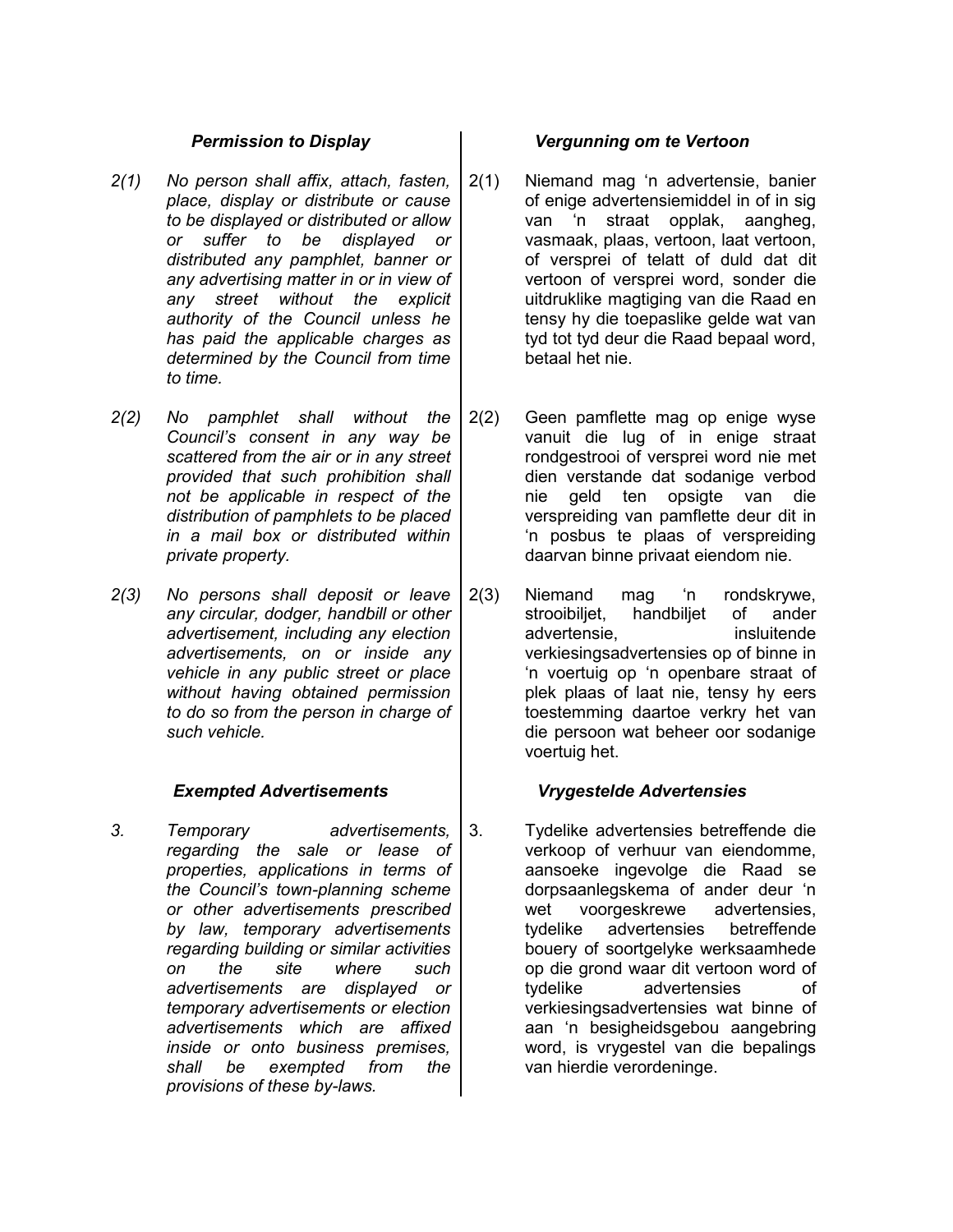# *Prohibited Advertisements, Pamphlets and Publications*

- *4(1) No advertisement, banner or pamphlet which in the opinion of the Council is suggestive of anything indecent or which may prejudice the public morals, shall be displayed or distributed.*
- *4(2) No advertisement, pamphlet or publication relating to any function, event, presentation or business outside the municipality, excluding advertisements, pamphlets or publications relating to charitable, church, political or school functions or meetings, shall be displayed or distributed in any manner.*

- *5. Any person who, in the exercise of permission granted in terms of section 2(1) and (2) displays, causes or suffers to be displayed in a street or other public place, a poster or other advertisement, shall comply with or cause the following requirements to be complied with:-*
- *(a) The poster or other advertisement shall be attached in such a manner that it will not become wholly or partially dislodged by wind or rain, to a neat and strong board made of wood or other suitable material approved by the Council and neither such board or other material nor the poster or advertisement itself shall without the Council's consent measure more than 1m by 1m.*

# *Verbode Advertensies, Pamflette en Geskrifte*

- 4(1) Geen advertensie, banier of pamflet wat na die mening van die Taad iets onbetaamlik suggereer of wat die openbare sedes kan benadeel, mag vertoon of versprei word nie.
- 4(2) Geen advertensie, pamflet of geskrif wat betrekking het op enige geleentheid, gebeurtenis, aanbieding of besigheid buite die munisipaliteit, uitgesonderd advertensies, pamflette of geskrifte in verband met liefdadigheids- kerklike, politieke of skoolgeleenthede of -vergaderings, mag op enige wyse vertoon of versprei word nie

### *Requirements for Advertisements Vereistes in Verband met Advertensies*

- 5. Enigiemand wat uit hoofed van 'n vergunning wat ingevolge artikel 2(1) en (2) verleen is, in 'n straat of ander openbare plek 'n plakkaat of 'n ander advertensie vertoon, laat vertoon of duld dat dit vertoon word, moet aan die volgende vereistes voldoen of sorg dat dit nagekom word:-
- (a) Die plakkaat of ander advertensie moet op sodanige wyse dat dit nie vanweë wind of reën heeltemal of gedeeltelik los sal raak nie, aan 'n netjiese en sterk bord van hout of 'n ander geskikte material wat die Raad moet goedkeur, bevestig word, en nòg die bord of ander material nòg die plakkaat of advertensie self, mag sonder die goedkeuring van die Raad groter as 1 m by 1m wees nie.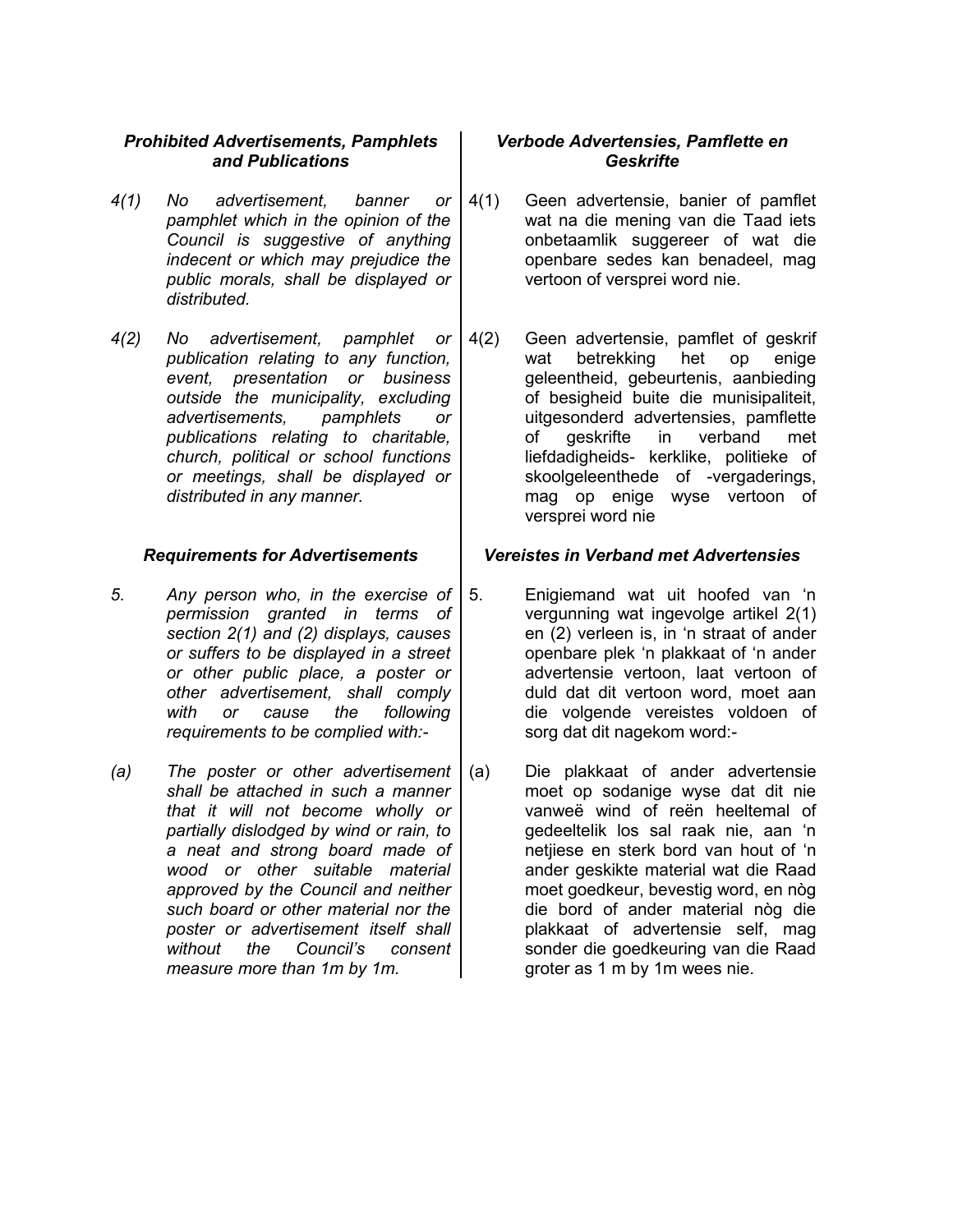- *(b) A board or material as prescribed in terms of paragraph (a), shall not be placed on or against or be attached to or otherwise supported by any transformer box, telegraph pole, traffic light or sign or other structure or thing erected by the Council, the Provincial Council or the Government of the Republic, except on or against an electric pole or a tree standing in a street, park or other public place.*
- *(c) Without prejudice to anything contained in paragraph (b) a board or material as prescribed in terms of paragraph (a) shall be firmly fastened to a strong and stable support by wire of not exceeding 8 and not less than 10 standard wire gauge.*
- *(d) No board or material as aforesaid shall be placed in such a situation or fastened in such a manner as is likely in the opinion of the Council to constitute a danger to any vehicular traffic or pedestrian in any street or other public place.*
- *(e) No poster or other advertisement relating to a meeting, function or event other than an election shall be displayed for longer than 14 days before the day on which it begins or longer than 3 days after the day on which it ends.*
- *(f) Not more than 50 posters or other advertisements relating to a meeting, function or event other than an election, shall be displayed at any one time.*
- *(g) Not more than three advertisements may be displayed on the same side of any one street block, nor shall they be closer than 25m from any street intersection.*
- (b) 'n Bord of materiaal ingevolge paragraaf (a) voorgeskryf, mag nie geplaas word op of teen, of bevestig word aan, of andersins gestut word deur 'n transformatorkas, telegraafpaal, verkeerslig of teken of ander struktuur of ding wat deur die Raad, die Provinsiale Raad of die Regering van die Republiek opgerig is nie, behalwe aan of teen 'n elektriese paal of aan 'n boom wat in 'n straat, park of ander openbare plek staan.
- (c) Behoudens enige bepaling in paragraaf (b) vervat, moet 'n bord of materiaal voorgeskryf ingevolge paragraaf (a) met draad van 'n standaarddraadmaat van uiters 8 en minstens 10, styf vasgeheg word aan 'n sterk en stewige stut.
	- (d) Geen bord of materiaal, soos voormeld, mag op so 'n plek geplaas word of op so 'n wyse bevestig word dat dit na die mening van die Raad 'n gevaar vir voertuigverkeer of voetgangers in 'n straat of op 'n ander openbare plek inhou nie.
	- (e) Geen plakkaat of ander advertensie met betrekking tot 'n vergadering, geleentheid of byeenkoms, uitgesonderd 'n verkiesing, mag langer as 14 dae voor die dag waarop dit 'n aanvang neem of langer as 3 dae na die dag waarop dit geëindig het, vertoon word nie.
	- (f) Uiters 50 plakkate of ander advertensies wat betrekking het op 'n vergadering, geleentheid of byeenkoms, uitgesonderd 'n verkiesing, kan op dieselfde tyd vertoon word.
	- (g) Uiters drie advertensies mag aan dieselfde kant van een straatblok vertoon word en hulle mag nie nader as 25m van enige straatkruising wees nie.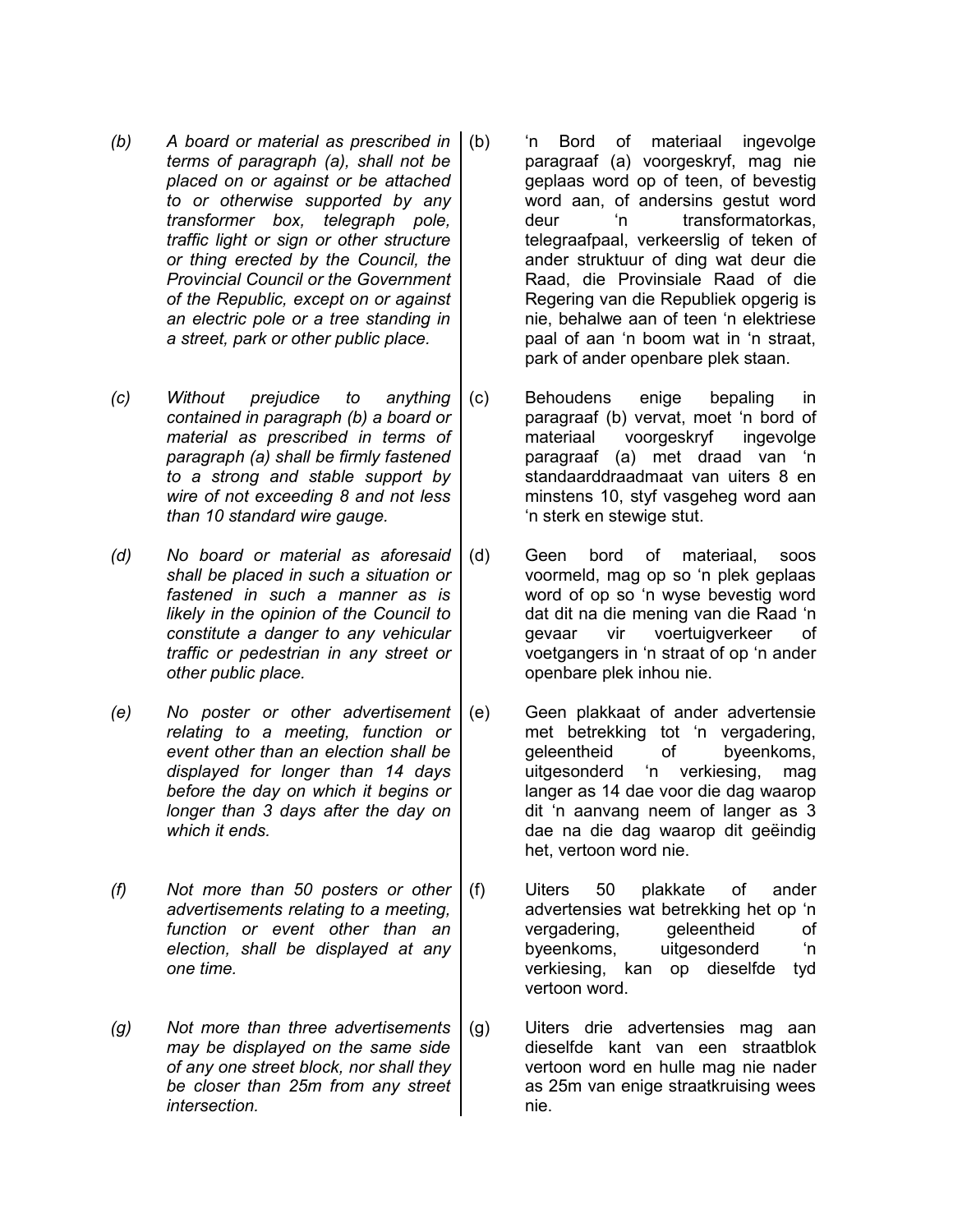*(h) Notwithstanding the provisions contained herein, banners shall only be attached on such place as indicated by the City Engineer and shall be attached in such a manner that it will not become wholly or partially dislodged by wind or rain.*

- *6(1) The requirements prescribed in the succeeding subsections of this section shall be complied with in respect of posters or other advertisements relating to a Parliamentary, Provincial or Municipal election: Provided that nothing contained in this section shall apply to a poster or other advertisement relating to such an election which-*
- *(a) is located entirely on the inside of premises, that is to say, is displayed elsewhere on such premises than on an exterior wall or on the outside of any fence forming the apparent boundary of the premises;*
- *(b) is displayed in or on a private motor vehicle parked or being driven in a street or other public place;*
- *(c) is affixed to a hoarding licensed for the display of advertisements.*
- *6(2) No poster or other advertisement shall be displayed later than the midnight of the fourth day after election day.*

(h) Nieteenstaande die bepalings hierin vervat mag baniere slegs bevestig word op sodanige plekke deur die Stadsingenieur aangewys en moet dit op sodanige wyse bevestig word dat dit nie vanweë wind of reën heeltemal of gedeeltelik los sal raak nie.

### *Election Advertisements Verkiesingsadvertensies*

- 6(1) Daar moet aan die vereistes wat in die volgende subartikels van hierdie artikel voorgeskryf word, voldoen word ten opsigte van plakkate of ander advertensies wat op 'n Parlementêre, Provinsiale Raads- of Munisipaleverkiesing betrekking het: Met dien verstande dat niks wat in hierdie artikel vervat is, betrekking het op 'n plakkaat of ander advertensie betreffende sodanige verkiesing wat-
- (a) heeltemal binnekant 'n perseel aangebring is, dit wil sê wat op 'n buitemuur of aan die buitekant van 'n heining wat kennelik die grens van die perseel uitmaak;
- (b) vertoon word in of op 'n private motorvoertuig wat geparkeer of bestuur word in 'n straat, of op 'n ander openbare plek;
- (c) bevestig is aan 'n skutting wat vir die vertoon van advertensies gelisensieer is.
- 6(2) Geen plakkaat of ander advertensie mag later as die middernag van die vierde dag na die verkiesingsdag vertoon word nie.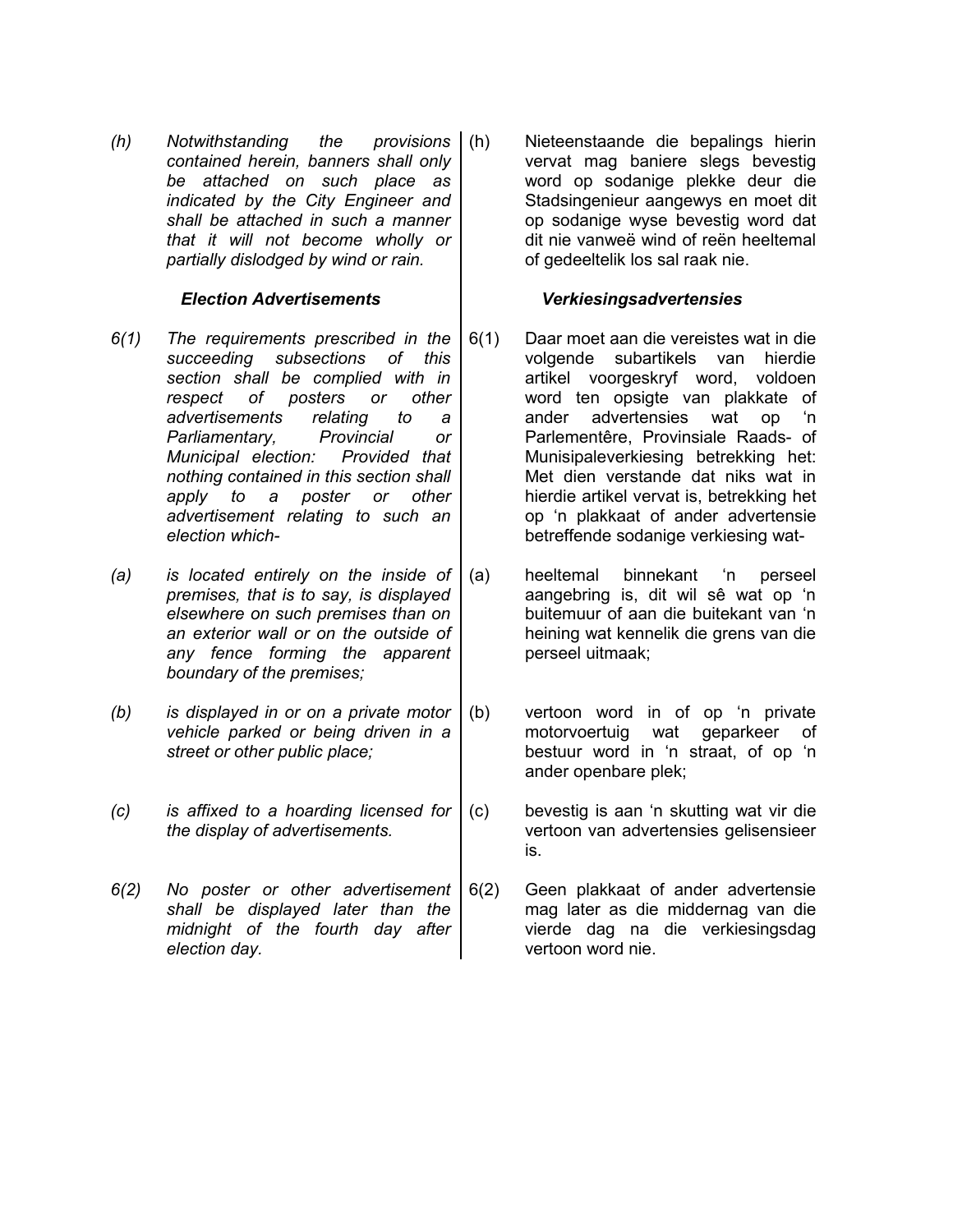# *Manner of Application to Obtain Permission*

*7. When any applicant applies for permission to display or distribute an advertisement, election advertisement or pamphlet, such pamphlets or advertisements shall be handed in at the offices of the Council, the necessary application form shall be completed, and the prescribed deposit shall be paid. The Council's official stamp shall be placed on each such advertisement. No advertisement or pamphlet on which the Council's official stamp has not been placed shall be displayed or distributed*

*8. Notwithstanding any permission granted in terms of section 2(1), no advertisement, election advertisement or pamphlet shall be placed, displayed or distributed in any street unless the applicable amount, as determined by the Council from time to time, has been paid.*

### *Removal of Advertisements and Election Advertisements*

*9. Every deposit paid in terms of section 8(a) shall subject to the provisions of section 10, be refunded when, and not before, all the advertisements and election advertisements to which the deposit relates have been removed to the satisfaction of the Council.*

# *Wyse van Aansoek om Vergunning te Verkry*

7. Wanneer enige applikant aansoek doen om vergunning te kry om 'n advertensie of verkiesingsadvertensie te vertoon of te versprei, moet sodanige advertensie ingehandig word by die Raad se kantore, die nodige aansoekvorms voltooi en die voorgeskrewe deposito betaal word. Op elke sodanige advertensie word die Raad se amptelike stempel aangebring. Geen advertensie mag vertoon of verspei word waarop die Raad se amptelike stempel nie aangebring is nie.

# *Deposit's and Fees Deposito's en Gelde*

8. Daar mag, hetsy daar ingevolge die bepalings van artikel 2(1) vergunning daartoe verleen is aldan nie, geen advertensie of verkiesingsadvertensie in 'n straat geplaas, vertoon of versprei word nie tensy die toepaslike bedrag soos van tyd tot tyd deur die Raad bepaal, betaal is.

### *Verwydering van Advertensies en Verkiesingsadvertensie*

9. Iedere deposito wat ingevolge artikel 8(a) betaal is, word behoudens die bepalings van artikel 10 terugbetaal wanneer al die advertensies en verkiesingsadvertensies waarop die deposito betrekking het tot voldoening van die Raad verwyder is, en nie voor daardie tyd nie.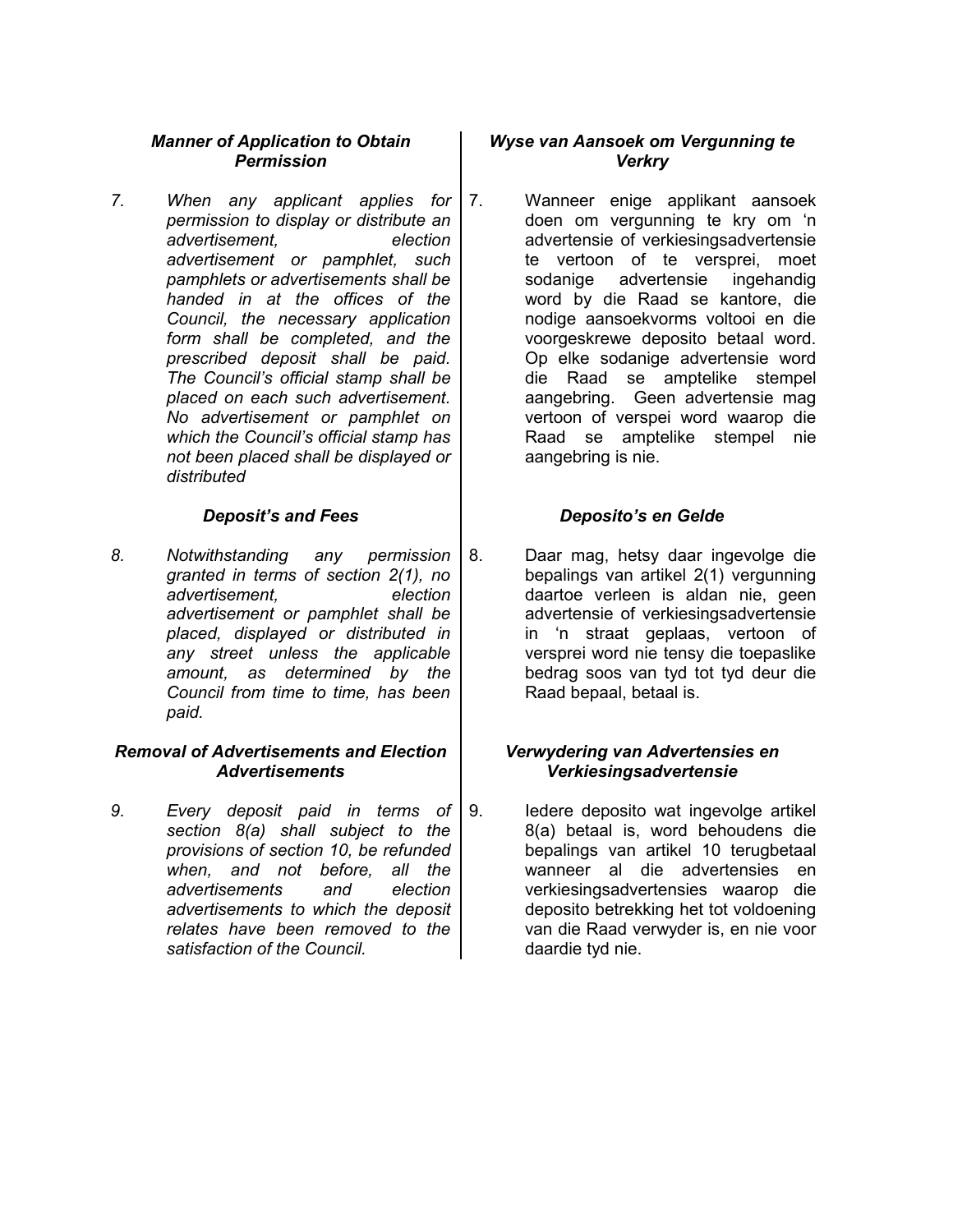*10. Any person who, having displayed or caused to be displayed any advertisement or election advertisement, fails to remove it or cause it to be removed within the periods prescribed in terms of section 5(e) or 6(3) shall be guilty of an offence and shall, in addition to any penalty imposed upon him in terms of section 11(1), forfeit the deposit relating to the advertisements and election advertisements paid in terms of the section 8(a) or such proportionate part of that deposit as the Council may assess having regard to the number of posters or advertisements not removed.*

- *11(1) Any person who contrary to the prohibition in section 2(2) scatters or distributes a pamphlet or otherwise displays or permits or allows to display an advertisement, election advertisement or banner in a street or other public place without having obtained such permission fail to comply with any provisions of the bylaws or who otherwise contravenes any provision thereof, shall be guilty of an offence and liable on conviction to a penalty not exceeding R100,00 (one hundred rand).*
- *11(2) Any person found depositing or leaving any circular, dodger, handbill, or other advertisement including an election advertisement on or in a vehicle in a public stree or place, shall be presumed to have done so without the permission as referred to in section 2(3), unless he should produce satisfactory evidence of*

10. Iemand wat, nadat hy enige advertensie of verkiesingsadvertensie vertoon of laat vertoon het, versuim om dit te verwyder of te laat verwyder binne die tydperk wat by artikel 5(e) of artikel 6(3) voorgeskryf is, began 'n misdryf en benewens enige boete wat hy ingevolge artikel 11(1) moet betaal, verbeur hy ook die deposito met betrekking tot die advertensies en verkiesingsadvertensies wat ingevolge artikel 8(a) betaal is, of 'n gedeelte van die deposito wat die Raad in verhouding tot die getal advertensies wat nie verwyder is nie, kan bepaal.

# *Offences Misdrywe*

- 11(1) Iemand wat strydig met die verbod in artikel 2(2) 'n pamflet rondstrooi of versprei of andersins in 'n straat of 'n ander openbare plek 'n adertensie, verkiesingsadvertensie of banier vertoon of laat vertoon of duld dat dit vertoon word, sonder dat hy ingevolge artikel 2 vergunning daartoe verkry het en iemand wat nadat hy die betrokke vergunning verkry het, ten opsigte van 'n advertensie of verkiesingsadvertensie versuim om aan die bepalings van hierdie verordeninge te voldoen of wat andersins enige bepalings daarvan oortree, begaan 'n misdryf en is by skuldigbevinding strafbaar met 'n boete van hoogstens R100,00 (eenhonderd rand)
- 11(2) Enigeen wat betrap word terwyl hy besig is om 'n rondskrywe, strooibliliet, handbiliet of ander advertensie insluitende 'n verkiesingsadvertensie op of in 'n voertuig op 'n openbare straat of plek plaas of laat, word geag dit sonder die toestemming soos in artikel 2(3) vermeld, te gedoen het, tensy hy bevredigende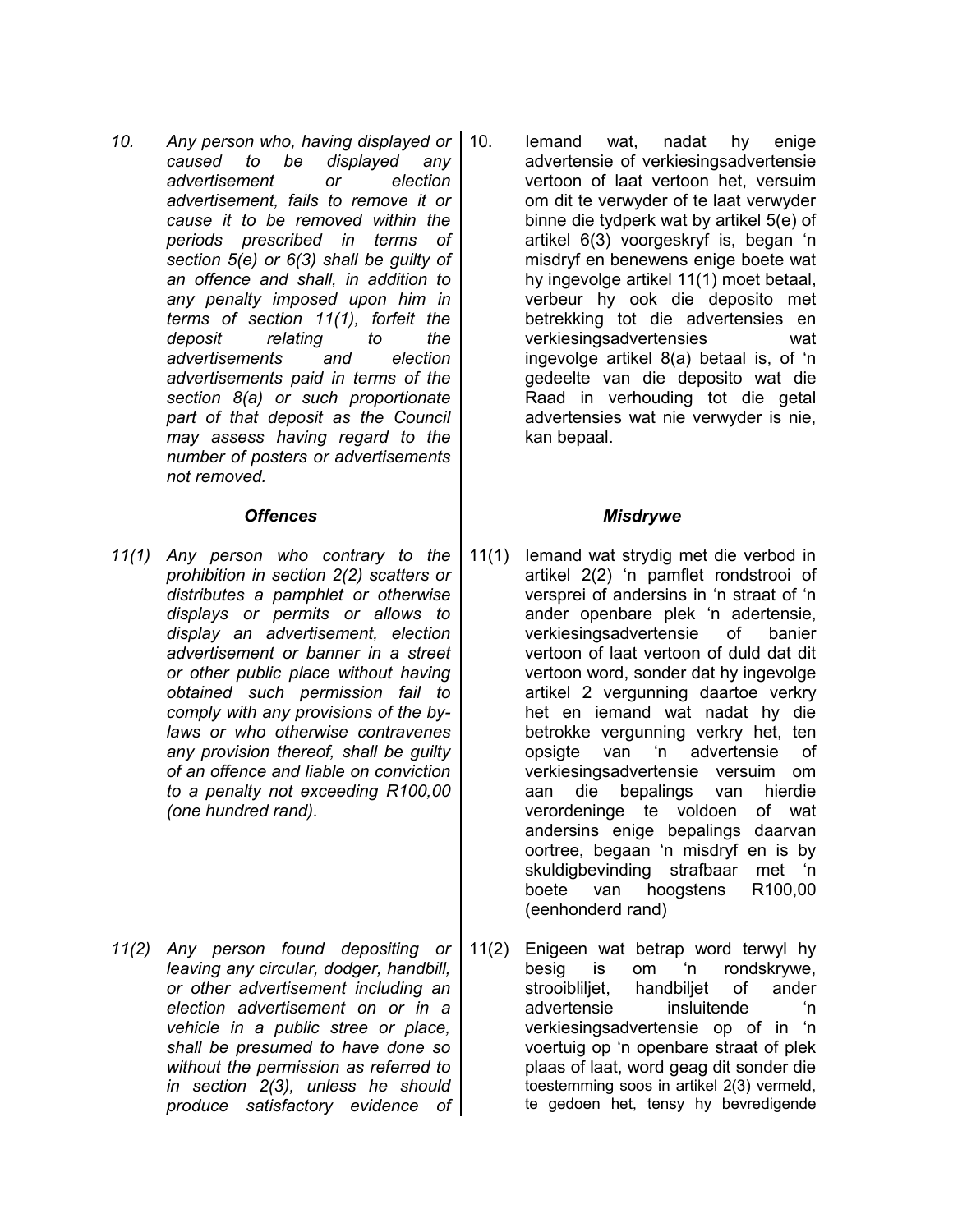*such permission.* bewys van sodanige toestemming kan lewer.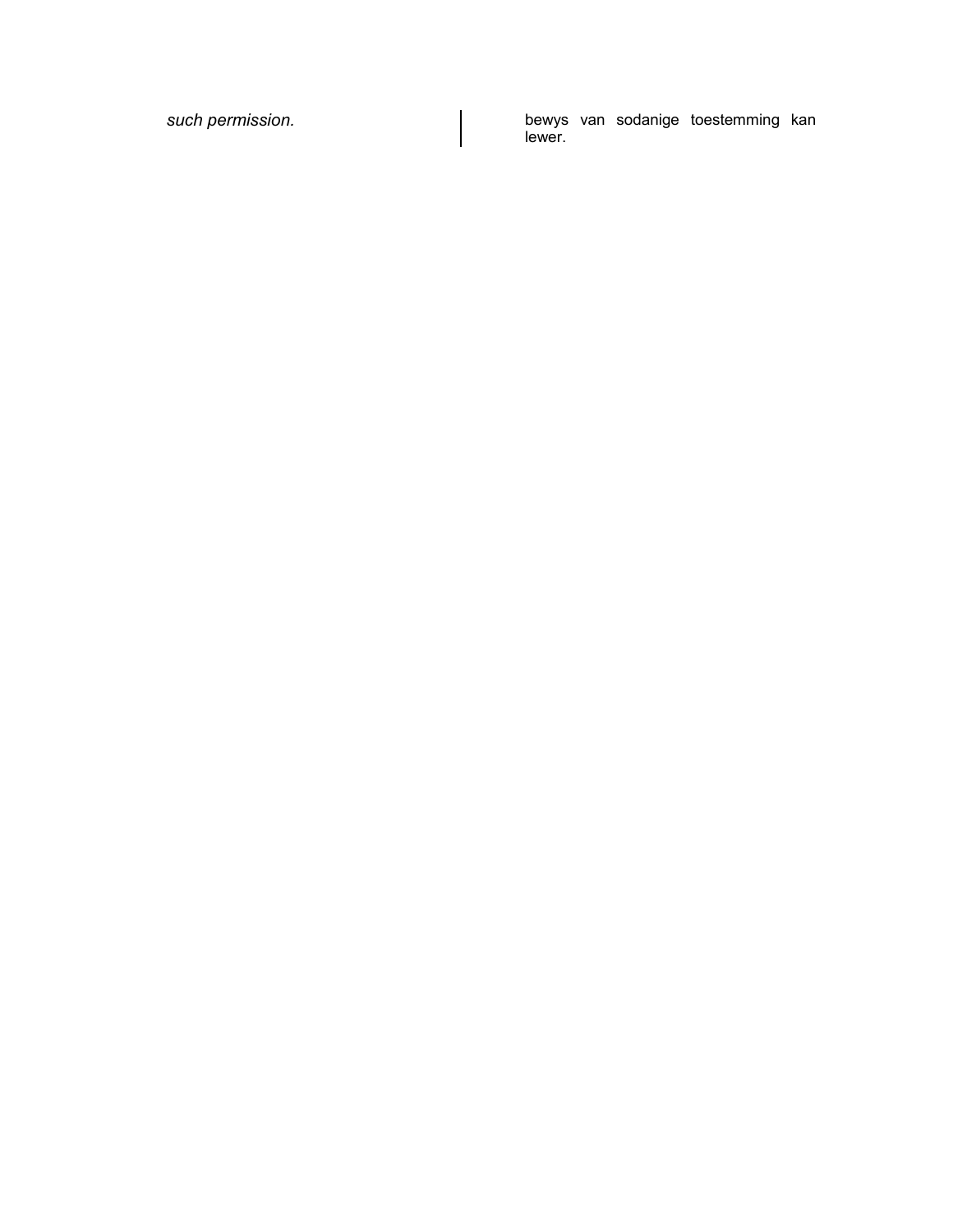- *11(4) Any person who is either by himself or jointly with any other person, responsible for organizing or is in control of any meeting, function or event to which an advertisement or pamphlet relates shall, until the contrary be proved, be deemed to have displayed or distributed the advertisement or pamphlet which is displayed or distributed relating to that meeting, function or event, or caused or allowed them to be displayed or distributed.*
- *11(5) The owner and the occupier of land or premises on which any advertisement or election advertisement is displayed in contravention of these by-laws shall be deemed to be guilty of an offence unless, in either case, he proves that he did not know of or could not by the exercise of reasonable vigilance, have known of or prevented such display.*
- *11(6) The Council shall be entitled, without giving notice to anyone, itself to remove or destroy any advertisement displayed without its permission having been obtained in terms of section 2(1) and (2) or in contravention of any provisions of these by-laws or which has not been removed within the period specified in terms of section 5(e) or 6(3), or which constitutes in any respect a contravention of the provisions of these by-laws, and the person who displayed such advertisement or caused, permitted or suffered it to be displayed shall be liable to refund to the Council the cost, to be assessed and deducted by the Council from the deposit made, of the said removal and destruction, and in addition shall be*
- 11(4) Iemand wat, hetsy alleen of saam met iemand anders, verantwoordelik is vir die reëling of in beheer staan van 'n vergadering, geleentheid of byeenkoms waarop 'n advertensie of pamflet betrekking het, word tot tyd en wyl die teendeel bewys is, beskou as die persoon wat die advertensie of pamflet wat vertoon of versprei word en wat op sodanige vergadering of geleentheid of byeenkoms betrekking het, vertoon of versprei het, of laat vertoon of laat versprei het, of toegelaat of geduld het dat dit vertoon of versprei word.
- 11(5) Daar word geag dat die eienaar en die bewoner van grond of 'n perseel waarop 'n advertensie of verkiesingsadvertensie strydig met hierdie verordeninge vertoon word, 'n misdryf begaan het, tensy hy in enigeen van die gevalle bewys dat hy nie van die vertoning van die advertensie geweet het nie of dat hy nie deur 'n redelike mate van waaksaamgheid aan die dag te lê, daarvan kon geweet het of dit kon verhinder het nie.
- 11(6) Die Raad kan, sonder om enigiemand daarvan kennis te gee, self enige advertensie verwyder of vernietig wat sonder sy vergunning ingevolge artikel 2(1) en (2) verkry is of strydig met enige bepaling van hierdie verordeninge vertoon word, of wat nie verwyder is binne die tydperk wat ingevolge artikel 5(e) of 6(3) voorgeksryf is nie, of wat in enige opsig strydig is met die bepalings van hierdie verordeninge, en die persoon wat enige sodanige advertensie vertoon het of dit laat vertoon het, of toegelaat of geduld het dat dit vertoon word, is verplig om aan die Raad die koste van genoemde verwydering en vernietiging wat deur die Raad bepaal en van die gestorte deposito of gelde afgetrek moet word, te vergoed, en is boonop skuldig aan 'n misdryf.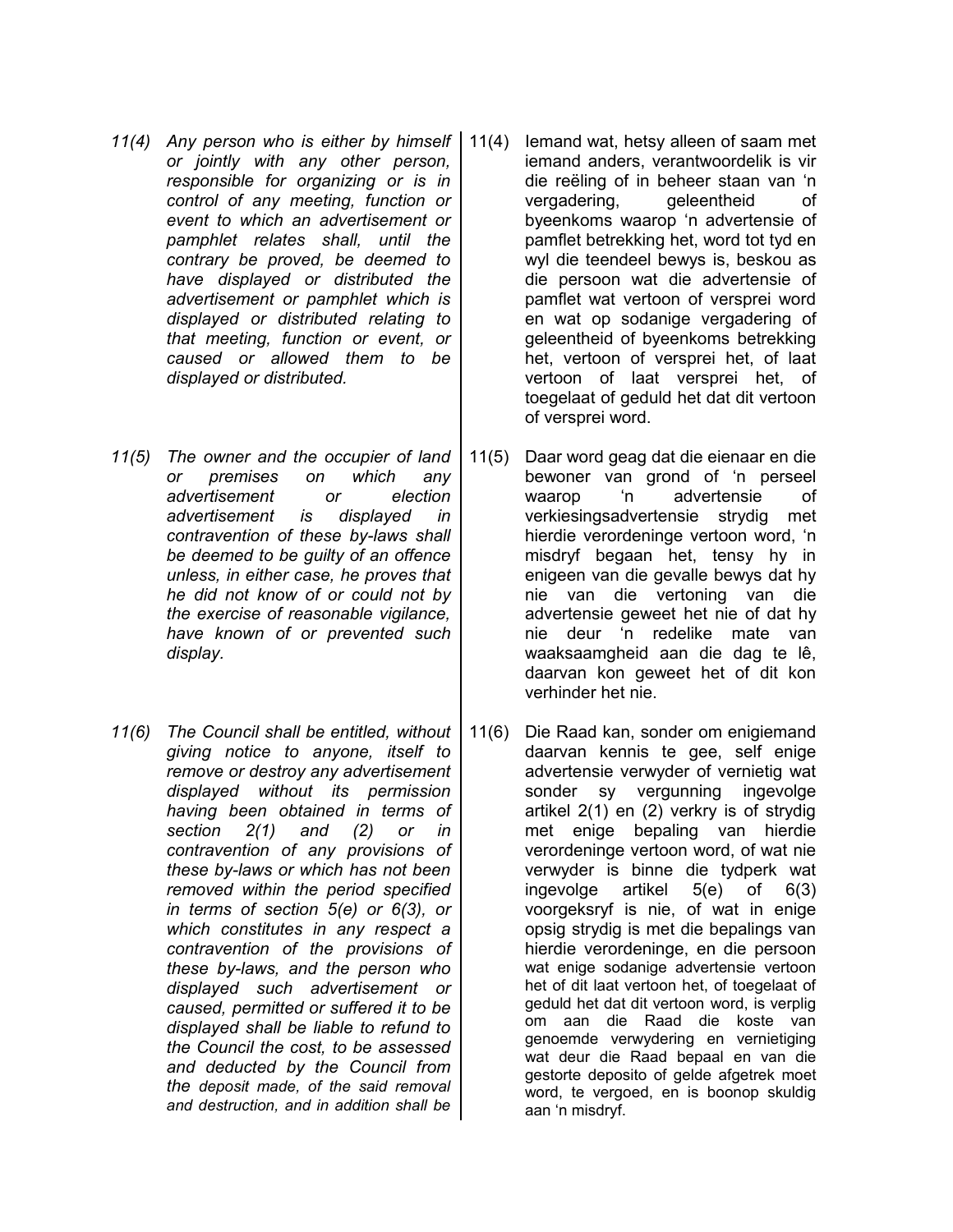*guilty of an offence.*

 $\overline{\phantom{a}}$